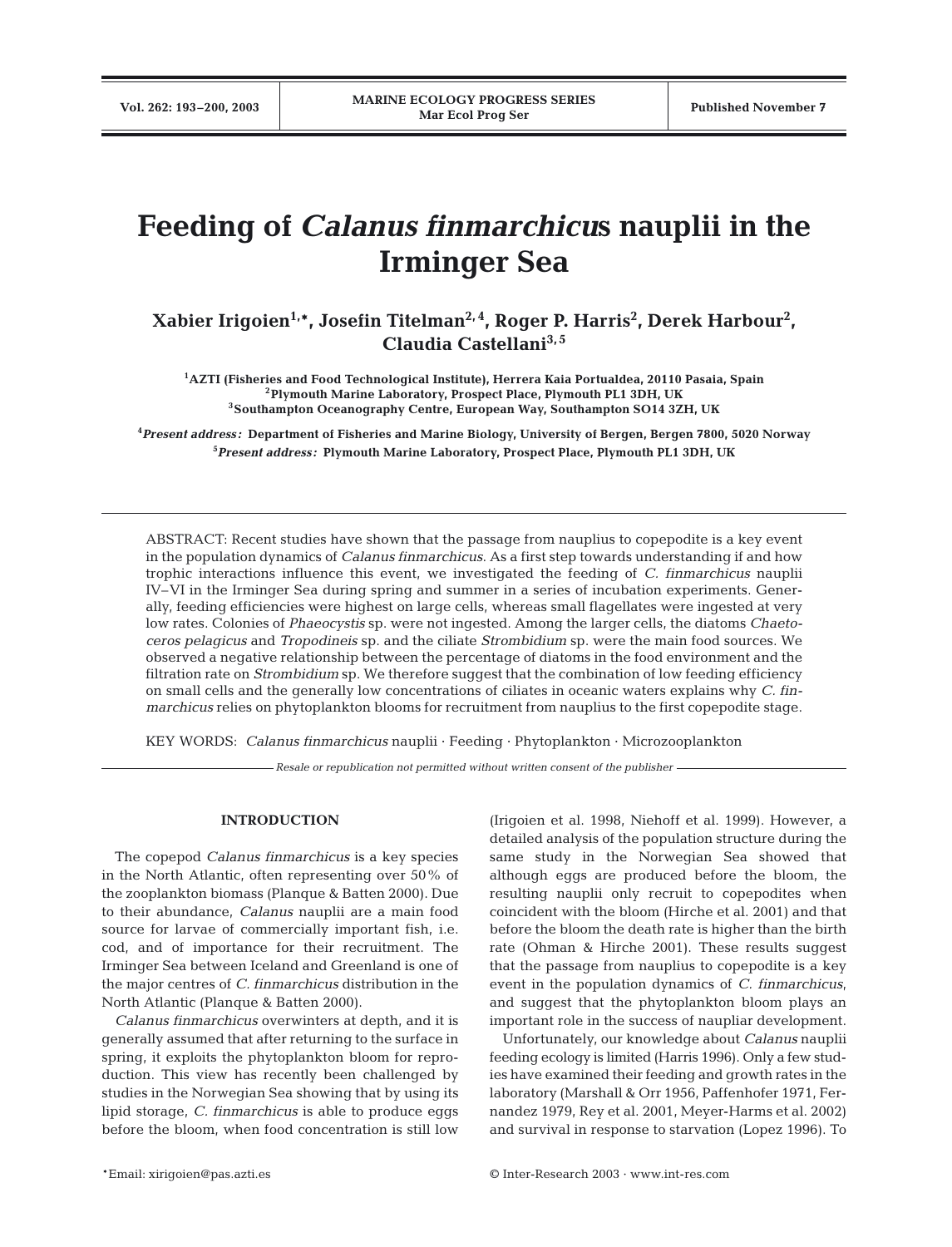

Fig. 1. Map of the study area

our knowledge only 1 article on feeding of *Calanus* nauplii under natural conditions has been published (Turner et al. 2001). In the present study, we examined *C. finmarchicus* naupliar feeding on natural particles for a wide range of food conditions in the Irminger Sea.

# **MATERIALS AND METHODS**

We quantified feeding rates and selectivity of *Calanus finmarchicus* nauplii in a series of shipboard experiments carried out during RRS 'Discovery' Cruises D262 and D264 in spring and summer 2002 in the Irminger Sea. Experimental stations are presented in Fig. 1 and basic parameters for each station can be found in Table 1.

Naupliar feeding rates on the different nano- and microplanktonic groups (cells >2 µm) were quantified by incubating 15 to 25 *Calanus finmarchicus* nauplii, Stage IV to VI (mainly Stage V), in 200 ml bottles filled with water from the chl *a* maximum. Nauplii were sorted from vertical hauls at all stations. In each experiment, 3 replicate experimental and 3 replicate control bottles were in-

| Table 1. Position and main characteristics of the experimental stations. SST: sea surface temperature |  |
|-------------------------------------------------------------------------------------------------------|--|
|-------------------------------------------------------------------------------------------------------|--|

| Stn               | Date<br>(d/mol/yr) | Position                                       | <b>SST</b>    | Surface  | Surface chl a<br>(2 m) | <b>Experiment</b> initial<br>nano- and micro- | Region (observations)                                                 |
|-------------------|--------------------|------------------------------------------------|---------------|----------|------------------------|-----------------------------------------------|-----------------------------------------------------------------------|
|                   |                    |                                                | $(^{\circ}C)$ | salinity | $(mg m^{-3})$          | plankton (mg $C m^{-3}$ )                     |                                                                       |
| Spring cruise     |                    |                                                |               |          |                        |                                               |                                                                       |
| I1M               | 22/05/02           | $61^{\circ}08'95''$ N<br>25° 26' 04" W         | 7.9           | 35.1     | 1.4                    | 49                                            | <b>Iceland Basin</b>                                                  |
| B1M               | 21/05/02           | 61°40′70″N<br>$27^{\circ}$ 02' 46" W           | 7.0           | 35.1     | 0.9                    | 64.9                                          | Reykjanes Ridge                                                       |
| B4M               | 20/05/02           | $62^{\circ}38'60''$ N<br>29° 14' 60" W         | 6.8           | 35.1     | 0.9                    | 41.4                                          | Irminger Basin                                                        |
| B <sub>6</sub> M  | 19/05/02           | $63^{\circ}$ 17' 09" N<br>30° 23' 82" W        | 7.1           | 35.1     | 0.8                    | 27.6                                          | Irminger Basin                                                        |
| B8M               | 18/05/02           | 64°10'52" N<br>31° 29' 32" W                   | 6.9           | 35.1     | 0.6                    | 41.9                                          | Irminger Basin                                                        |
| B <sub>10</sub> M | 17/05/02           | $64^{\circ}56'97''$ N<br>32° 30' 22" W         | 5.6           | 34.7     | 1.4                    | 32.3                                          | Irminger Basin                                                        |
| C11M              | 16/05/02           | 65° 20' 16" N<br>33° 36' 24" W                 | 7.9           | 35.2     | 1.1                    | 92.3                                          | Greenland shelfbreak                                                  |
| C6M               | 11/05/02           | 66°44′38″ N<br>37° 29′ 36″ W                   | 1.2           | 33.3     | 1.2                    | 212                                           | Greenland shelf<br>(Partially ice covered;<br>fresh water in surface) |
| Summer cruise     |                    |                                                |               |          |                        |                                               |                                                                       |
| I3J               | 30/07/02           | 59° 12' 57" N<br>19° 37' 38" W                 | 11.6          | 35.2     | 0.9                    | 38                                            | <b>Iceland Basin</b>                                                  |
| DD11J             | 04/08/02           | $60^{\circ}21'10''$ N<br>$31^{\circ}00'26''$ W | 11.1          | 35.0     | 0.8                    | 47.4                                          | Reykjanes Ridge                                                       |
| B1J               | 31/07/02           | $61^{\circ}40'45''$ N<br>27° 00' 52" W         | 10.9          | 35.0     | 1.0                    | 33.3                                          | Irminger Basin                                                        |
| B <sub>5</sub> J  | 02/08/02           | 63° 00' 54" N<br>29° 59′ 32″ W                 | 10.2          | 34.9     | 0.5                    | 56                                            | Irminger Basin                                                        |
| C8J               | 10/08/02           | $63^{\circ}$ 29' 51" N<br>36° 02' 24" W        | 9.9           | 35.0     | 1.2                    | 67.4                                          | Greenland shelfbreak                                                  |
|                   |                    |                                                |               |          |                        |                                               |                                                                       |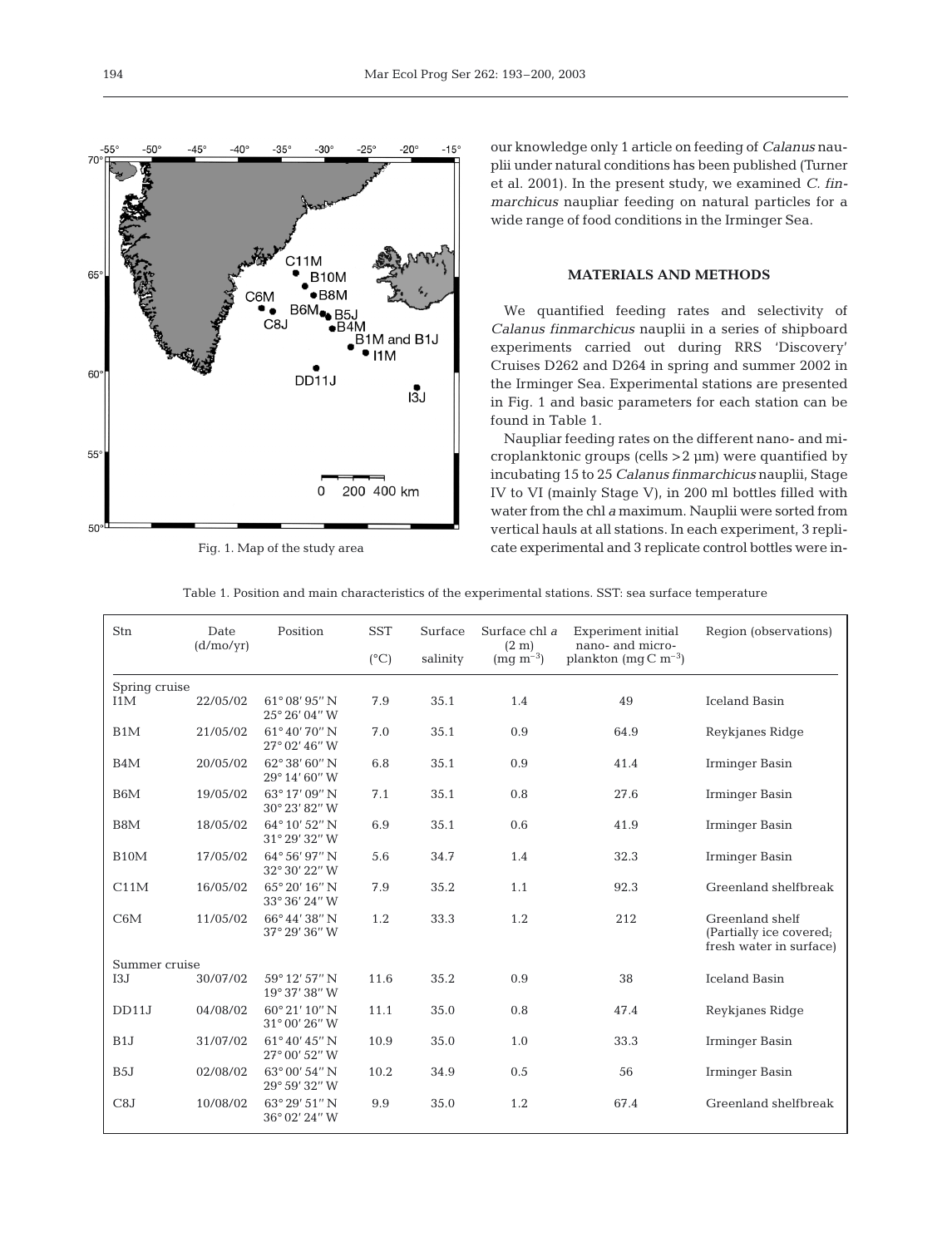

Fig. 2. Initial nano- and microplankton concentrations and composition at the different experimental stations. (A) Spring (B) summer

cubated on a plankton wheel  $(0.1$  rpm) for  $\sim$ 24 h at sea surface temperature. A further bottle was filled and immediately fixed with acidic Lugol to estimate the food

concentration at Time 0. Experiments were terminated by adding acidic Lugol to the bottles (1% final concentration, Holligan & Harbour 1977).

A subsample of 100 ml  $\left(\frac{1}{2}\right)$  the incubation volume) was settled (Utermöhl 1958) and counted under an inverted microscope following Båmstedt et al. (2000). Heterotrophic dinoflagellates were separated from autotrophic forms according to Lessard & Swift (1986) and Burkill et al. (1993). Phytoplankton carbon biomass was estimated from cell volume (Strathmann 1967) and using a factor of  $0.21$  pg C  $\mu$ m<sup>-3</sup> (Ohman & Runge 1994) for ciliates. No correction was applied for ciliate losses and cell shrinkage. Filtration and ingestion rates were calculated from the carbon concentrations following

Frost (1972) for the taxa where there was a significant difference in concentration between controls and incubation bottles.

Food selection on specific phytoplankton groups was quantified using the selectivity index (SI) proposed by Chesson (1978). This index varies between 0 and 1 with SI*<sup>i</sup>* = 0.5 indicating non-selective feeding towards the prey  $i_i$ ,  $SI_i > 0.5$  indicates a preference for the prey i and SI*<sup>i</sup>* < 0.5 indicates discrimination against the prey *i*.

#### **RESULTS**

## **Food field**

Given the wide spatial and temporal coverage of this study (Fig. 1), we carried out experiments for a wide range of naturally occurring food conditions (Fig. 2a,b). In spring, the composition of nano- and microplankton differed significantly between stations (Fig. 2a). The Greenland shelf was characterized by a *Phaeocystis* sp. bloom reaching up to 212 mgC  $m^{-3}$ . In the Irminger Basin ciliates of the *Strombidium* type (20 to 30) dominated the biomass. In the Reykjanes Ridge region, the biomass was distributed almost equally between *Strombidium* and diatoms (mainly *Chaetoceros pelagicus)*. Finally, in the Iceland

Basin, the nano- and microplanktonic community was more diverse, with significant biomass contributions from *Strombidium* sp., diatoms *(C. pelagicus)*,



Fig. 3. Ingestion rates expressed as pg C ind.<sup>-1</sup> d<sup>-1</sup> (left axis) and as % body C d<sup>-1</sup> (right axis) as a function of nano- and microplankton carbon concentration. We assumed an average body weight of 0.4  $\mu$ g C ind.<sup>-1</sup> in calculations (Turner et al. 2001). (●) Spring data; (O) summer data. (**△**) Stn C6M (dominated by *Phaeocystis* sp. colonies), ( $\blacksquare$ ) Stn I1M (warmer Iceland Basin). Vertical bars: SE of the average for the ingestion expressed as  $pg C$  ind.<sup>-1</sup> d<sup>-1</sup>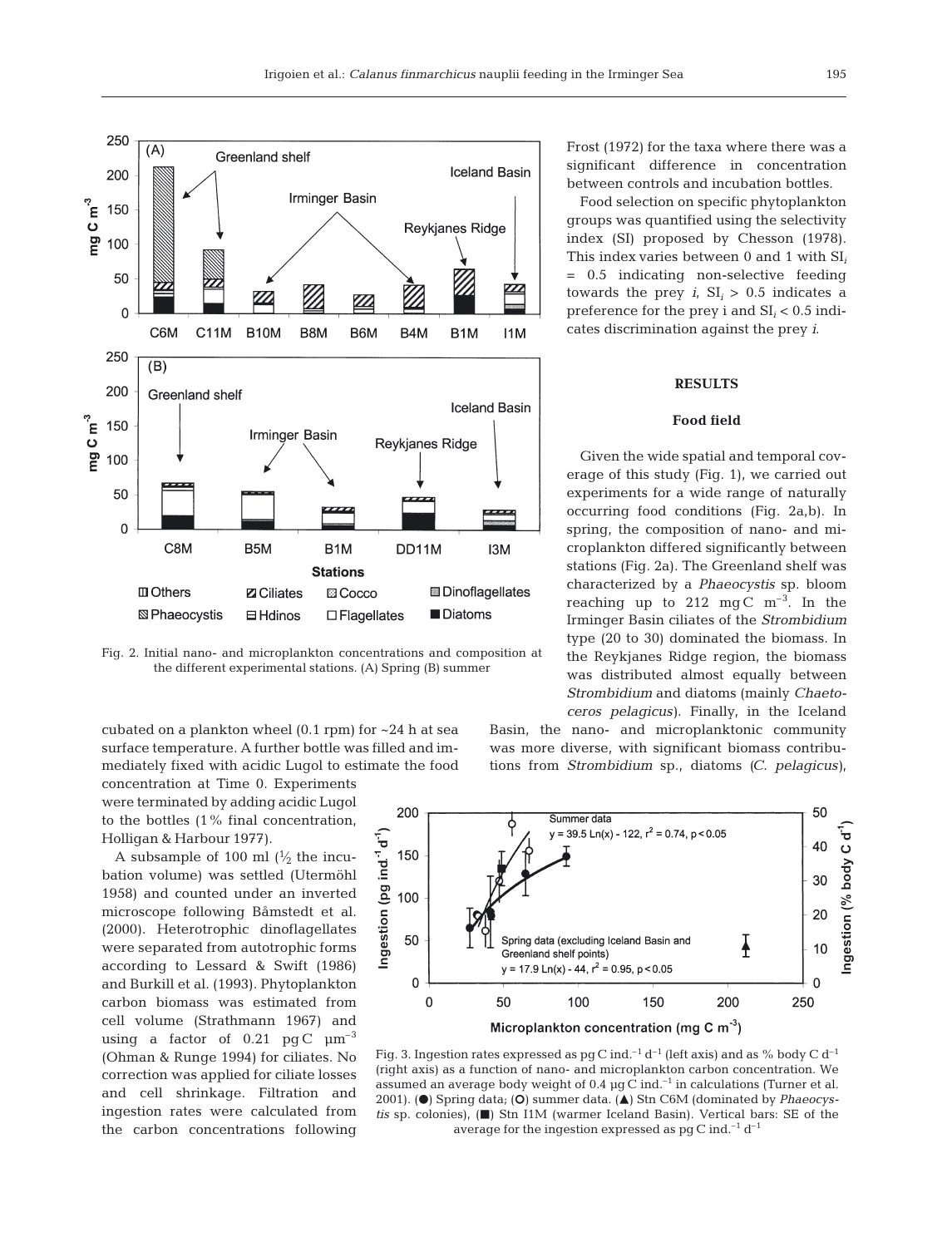dinoflagellates *(Dinophysis acuminata, Gyrodinium britannicum*), and small flagellates (2 to 5 µm).

In summer, the biomass on the Greenland shelf was lower (67 mg C  $m^{-3}$ ) and dominated by small flagellates. Small flagellates also dominated in the Irminger Basin. In the Reykjanes Ridge region, the main components were small flagellates and diatoms *(Tropodineis* sp.). Again, the biomass in the Iceland Basin was distributed between diatoms *Tropodineis* sp., dinoflagellates *Ceratium tripos*, *Protoperidinium depressum*, small flagellates and ciliates *Strombidium* sp. (Fig. 2b).

## **Feeding**

Ingestion ranged from 0.044 to 0.135  $\mu$ g C ind.<sup>-1</sup> d<sup>-1</sup> in spring, and from 0.062 to 0.187  $\mu$ g C ind.<sup>-1</sup> d<sup>-1</sup> in summer (Fig. 3). Feeding rates were generally related



Fig. 4. (Above and next page) Percentage contribution of different types of cells to the nano- and microplankton and to the diet of *Calanus finmarchicus* nauplii at the different stations. Vertical bars: SE of the average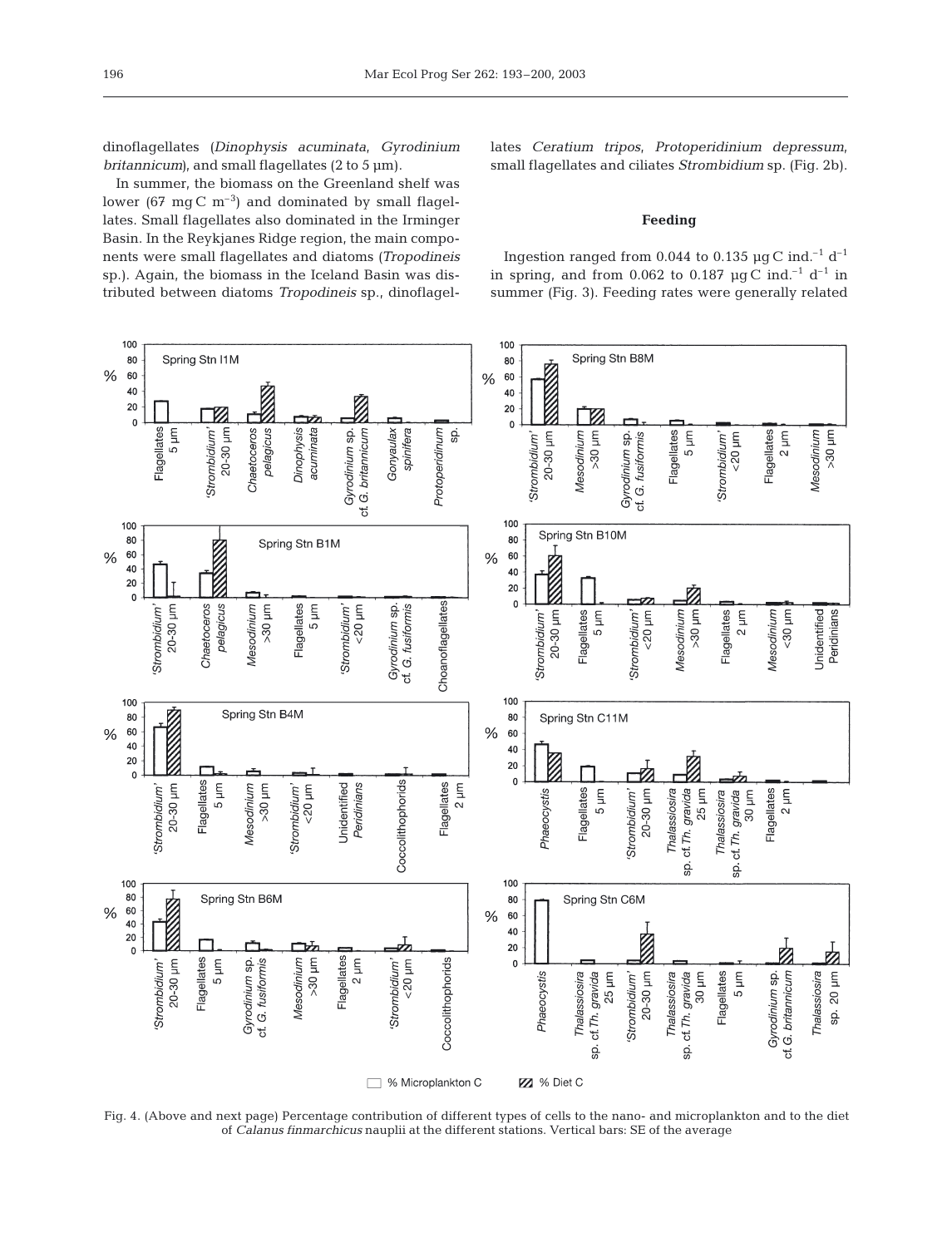

to the food concentration, except for the experiment with the *Phaeocystis* sp. bloom water (Stn C6M, Fig. 3). In the latter experiment, ingestion rates were much lower than that expected from the general relation between ingestion and food concentration (Fig. 3).

Interestingly, at Stn I3 in summer, a large fraction of the biomass was due to an epiphyte *Rhizomonas setigera* on the diatom *Leptocylindrus mediterraneus*. Although this epiphyte was important in the diet (Fig. 4), its capture has to be associated with that of the diatom.

#### **Clearance rates and selectivity**

The *Calanus finmarchicus* nauplii showed size selection, with no detectable ingestion of small flagellates during the spring cruise and lower ingestion rates than expected from their relative contribution to the ambient nano- and microplankton in summer. Although clearance rates on them were lower than those on large cells (Table 2), during the summer 5 µm flagellates contributed significantly to the diet (Fig. 4).

There were also clear differences between the feeding rates on larger cells (Table 2). *Phaeocystis* colonies were not ingested in spring at Stns C6M and C11M on the Greenland shelf (Fig. 4). *Strombidium* sp was actively selected at the Irminger Basin Stns B4M, B6M, B8M and B10M (Fig. 4). However, when the percentage of diatoms was higher (Stns I1M and B1M) they were cleared at higher rates than ciliates and other small cells. This was the case both in spring and summer, when diatom composition was dominated by *Calanus pelagicus* (Stns I1M and B1M) and *Tropodineis* sp. (Stns I3J and DD11J), respectively. In fact, selectivity on *Strombidium* sp. decreased with increasing percentage diatom concentration (Fig. 5a) and this was due to a decrease in the filtration rate on *Strombidium* sp. (Fig. 5b).

#### **DISCUSSION**

The maximum clearance rates on large cells measured here are similar to rates from other field (Turner et al. 2001) and laboratory (Paffenhöfer 1971) studies. When measurable, clearance rates on small cells were also similar to laboratory measurements (Rey et al. 2001, Meyer-Harms et al. 2002). Apparently, *Calanus finmarchicus* nauplii feed comparatively inefficiently on small cells and clearance rates increase with cell size (Fernandez 1979, Rey et al. 2001, Meyer-Harms et al. 2002).

The inefficient feeding on small cells effectively explains why the recruitment of *Calanus finmarchicus* nauplii to copepodites is linked with phytoplankton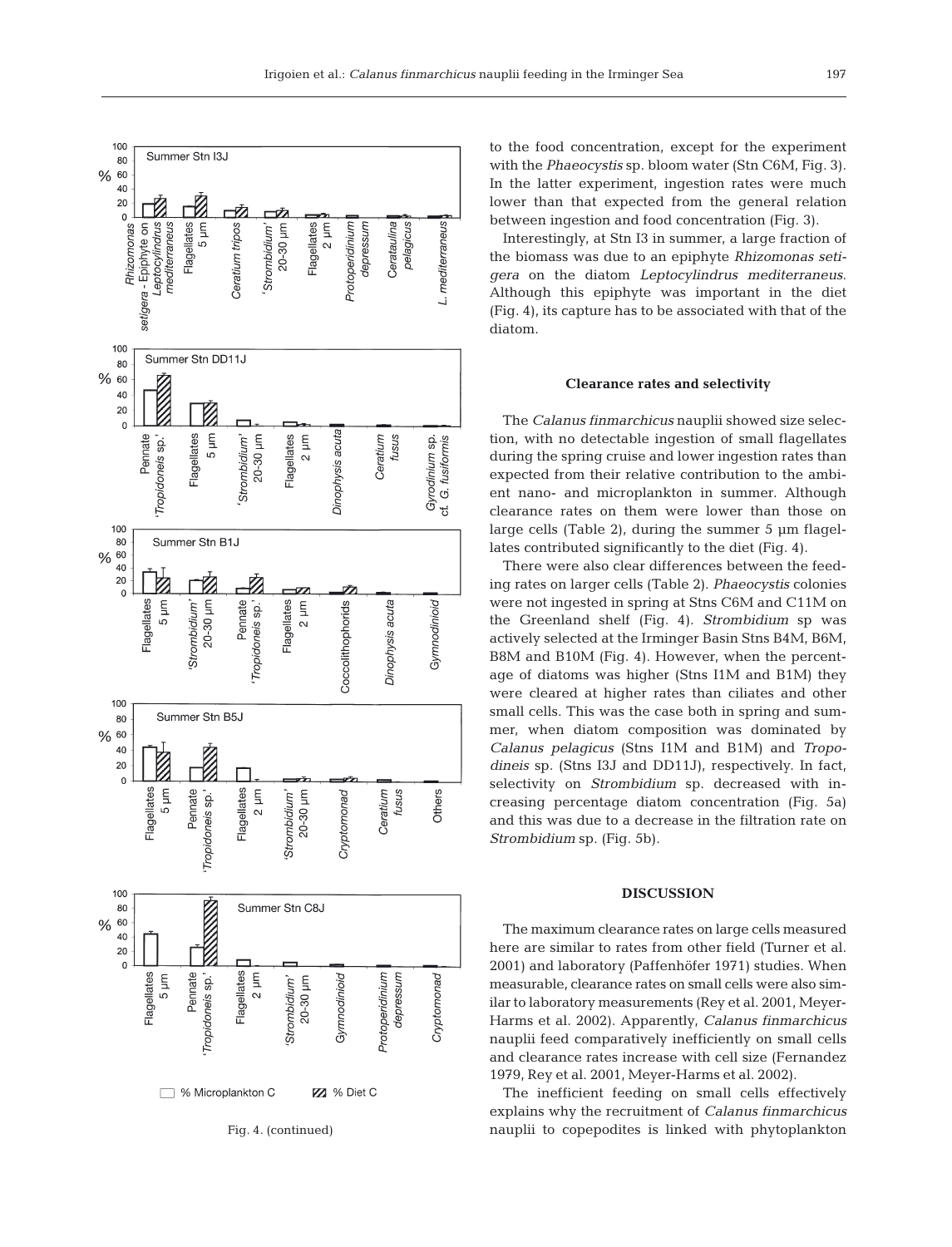198

Table 2. Maximum naupliar filtration rates on different types of cells

| Cruise<br><b>Species</b>                       | Maximum filtration rate<br>(ml ind. <sup>-1</sup> d <sup>-1</sup> ) | <b>Stn</b>        |
|------------------------------------------------|---------------------------------------------------------------------|-------------------|
| Spring                                         |                                                                     |                   |
| Chaetoceros socialis                           | 20.3                                                                | C6M               |
| Guinardia striata (Rhizosolenia stolterfothii) | 15.3                                                                | B6M               |
| Thalassiosira sp. (cf. Th. gravida 25 µm)      | 12.6                                                                | C11M              |
| Gyrodinium sp. (cf. G. britannicum)            | 11.7                                                                | T <sub>1</sub> M  |
| <i>Strombidium</i> sp. $(>30 \mu m)$           | 11.7                                                                | B <sub>1</sub> M  |
| Mesodinium sp. $(>30 \mu m)$                   | 10.1                                                                | B <sub>10</sub> M |
| Chaetoceros pelagicus                          | 10.0                                                                | T <sub>1</sub> M  |
| Strombidium sp. $(20-30 \mu m)$                | 7.6                                                                 | B <sub>6</sub>    |
| Summer                                         |                                                                     |                   |
| Cocolithophorids                               | 27.1                                                                | B1.I              |
| Nanoneis haslea                                | 14.4                                                                | B <sub>5</sub>    |
| Tropidoneis sp.                                | 13.4                                                                | C8J               |
| Gyrodinium sp. (cf. G. fusiformis)             | 12.0                                                                | C8J               |
| Flagellates 5 µm                               | 4.2.                                                                | DD11J             |
| Flagellates 2 um                               | 1.8                                                                 | DD11J             |

blooms. Small flagellates suffer heavy predation from other microzooplankton (Gifford et al. 1995) and do not usually reach sufficient concentrations to effectively sustain a *Calanus* nauplius with

a clearance rate of  $<$ 5 ml ind.<sup>-1</sup> d<sup>-1</sup> (Table 2). When the concentration of larger cells increases at the onset of the bloom, the higher filtration rates on diatoms  $(>10 \text{ ml} \text{ ind.}^{-1} \text{ d}^{-1})$  may result in a disproportionate increase in ingestion rates. Campbell et al. (2001) found that a 70 mg C  $m^{-3}$  concentration was necessary for *C. finmarchicus* nauplii to achieve maximum growth rates. The differences in feeding efficiency we found indicate that whether maximum growth rates are attained in the field depends both on concentration and composition of the phytoplankton. This might also explain why during the summer in the North Atlantic, when phytoplankton biomass is still relatively high  $({\sim}1 \text{ mg chl a m}^{-3})$  but dominated by small flagellates, there is no recruitment of additional cohorts of *C. finmarchicus* (Heath et al. 2000).

*Calanus finmarchicus* nauplii also clear ciliates at high rates, and ciliates make a significant contribution to the diet in areas with low phytoplankton biomass (Fig. 4). It has to be taken into account that in the present study, we did not correct for possible losses or shrinkage of ciliates, so their contribution to the diet is probably higher (Gifford & Caron 2000). However, in the North Atlantic oceanic waters, ciliates rarely reach concentrations comparable to those of phytoplankton blooms (Gifford et al. 1995, Irigoien et al. 1998), and it is therefore unlikely that ciliates can sustain the cohort's recruitment from nauplii to copepodite. It is probable that the increase in ciliate biomass in the North Atlantic oceanic waters follows the phytoplankton bloom because the latter is the major input of organic matter into the system (Irigoien et al. 1998).

*Calanus finmarchicus* seemingly ingests non-motile diatoms over motile ciliates, contrary to what has been proposed to be the adult behaviour (e.g. Nejstgaard et al. 2001). Different phytoplankton may have different

nutritional values affecting survival and growth of *Calanus* nauplii (Huntley et al. 1987, Rey et al. 2001). *Calanus* nauplii are able to select between particles



Fig. 5. (a) Chesson's selection index on *Strombidium* sp. (20 to 30 µm) vs percentage of diatoms in the microplankton. \*Untransformed data presented but  $r^2$  and p calculated after arcsine transformation of the data. (b) Filtration rates (F) on *Strombidium* sp. (20 to 30 µm) vs percentage of diatoms in the microplankton. Symbols as in Fig. 3. \*Untransformed data presented but  $r^2$  and p calculated after arcsine transformation of the data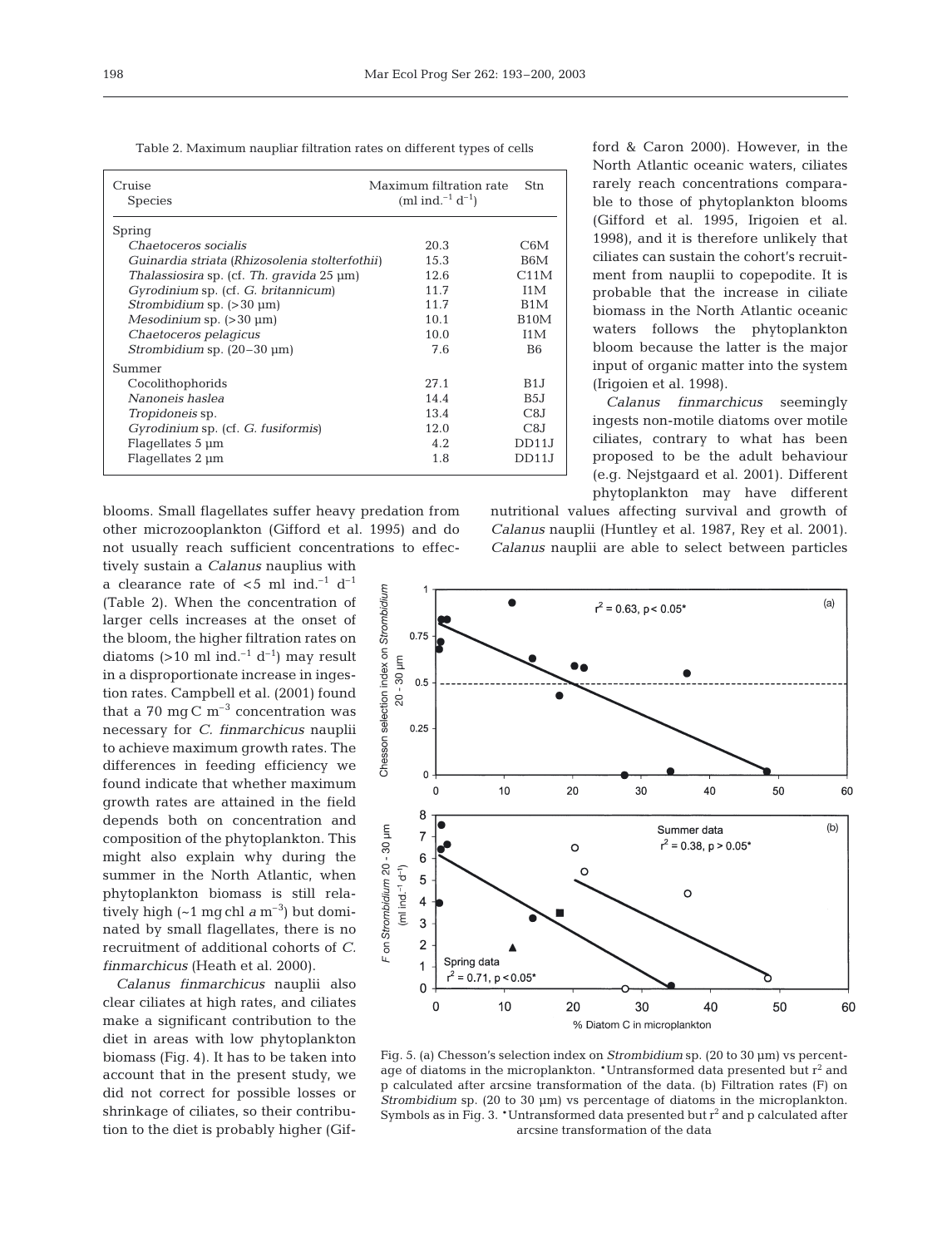of different quality (Fernandez 1979); however, a simpler explanation is also available. Many ciliates (and dinoflagellates) are able to detect fluid disturbances generated by moving or filtering predators, and respond to feeding currents by vigorous escape jumps (Jakobsen 2001, 2002). Consequently, the capture efficiency would be lower for ciliates than diatoms. When also considering the potentially long handling time for large chain-forming or pennate diatoms, the lower clearance rates on ciliates when diatoms are abundant are not surprising. Both the apparent preference for non-motile diatoms in our experiments, and the feeding rates, generally agree with the behavioural observations and model predictions of Titelman & Kiørboe (2003). Late naupliar stages of *Calanus* swim with a more or less continuous cruising motion, which allows for sufficient encounters with non-motile food, such as diatoms (Titelman & Kiørboe 2003). In contrast, nauplii with a jump-sink behaviour rely on prey motility for food encounter (Titelman & Kiørboe 2003).

The concept that adult *Calanus finmarchicus* prefer ciliates to phytoplankton also needs to be viewed with caution. For example, Irigoien et al. (1998) concluded that clearance rates of adult *C. finmarchicus* on ciliates are higher than on phytoplankton, but their observations related ingestion to total phytoplankton with a high percentage of small cells. When relating ingestion to chl *a* > 5 µm, clearance rates on phytoplankton were at least as high as those on ciliates. It is also important to distinguish between pre- or post-bloom and bloom periods when diatoms dominate. Often cited as examples of *Calanus* preferring ciliates, Fessenden & Cowles (1994) and Levinsen et al. (2000) actually showed that ciliates are important before or after the bloom, but when the diatom bloom develops their contribution to diet becomes negligible. This may suggest a general sequence of food preference for *Calanus*; diatoms > ciliates > small phytoplankton. However, our data (Table 2) indicates that such a clear distinction between microplanktonic food categories does not really exist (e.g. high filtration rates on *Gyrodinium britannicum*).

Food preference depends on a host of prey characteristics (size, behaviour, form, palatability etc.), predator characteristics (behaviour, hunger, nutritional requirements etc.) and environmental varialbes (turbulence, temperature). It is not possible to include such complexity in models of the copepod population dynamics in the North Atlantic (e.g. Heath et al. 2000). Nevertheless, our results indicate that at least 2 factors should be regularly measured in the field and considered in models, if they are to correctly predict the recruitment of *Calanus* copepodites: the concentration of ciliates and the concentration of chl  $a > 5$   $\mu$ m.

*Acknowledgements.* This study was funded by the NERC Marine Productivity Thematic Programme (project NER/ T/S/2001/01256).

#### LITERATURE CITED

- Båmstedt U, Gifford D, Atkinson A, Irigoien X, Roman M (2000) Zooplankton feeding. In: Harris RP, Wiebe P, Lenz J, Skjoldal HR, Huntley M (eds) ICES zooplankton methodology manual. Academic Press, London, p 297–399
- Burkill PH, Edwards ES, John AWG, Sleigh MA (1993) Microzooplankton and their herbivorous activity in the northeastern Atlantic Ocean. Deep-Sea Res II 40:479–493
- Campbell RG, Wagner MW, Teegarden GJ, Boudreau CA, Durbin EG (2001) Growth and development rates of the copepod *Calanus finmarchicus* reared in the laboratory. Mar Ecol Prog Ser 221:161–183
- Chesson J (1978) Measuring preference in selective predation. Ecology 59:211–215
- Fernandez F (1979) Particle selection in the nauplius of *Calanus pacificus*. J Plankton Res 4:313–328
- Fessenden L, Cowles TJ (1994) Copepod predation on phagotrophic ciliates in Oregon coastal waters. Mar Ecol Prog Ser 107:103–111
- Frost BW (1972) Effects of size and concentration of food particles on the feeding behavior of the marine planktonic copepod *Calanus pacificus*. Limnol Oceanogr 17:805–815
- Gifford D, Caron, DA (2000) Sampling, preservation, enumeration and biomass of marine protozooplankton. In: Harris RP, Wiebe P, Lenz J, Skjoldal HR, Huntley M (eds) ICES zooplankton methodology manual. Academic Press, London, p 193–221
- Gifford D, Fessenden LM, Garrahan PR, Martín E (1995) Grazing by microzooplankton and mesozooplankton in the high-latitude North Atlantic ocean: spring versus summer dynamics. J Geophys Res 100:6665–6675
- Harris RP (1996) Feeding ecology of *Calanus*. Ophelia 44: 85–109
- Heath MR, Astthorsson OS, Dunn J, Ellertsen B and 10 others (2000) Comparative analysis of *Calanus finmarchicus* demography at locations around the Northeast Atlantic. ICES J Mar Sci 57:1562–1580
- Hirche HJ, Brey T, Niehoff B (2001) A high frequency time series at ocean weather ship Station M Norwegian Sea: population dynamics of *Calanus finmarchicus*. Mar Ecol Prog Ser 219:205–219
- Holligan PM, Harbour DS (1977) The vertical distribution and succession of phytoplankton in the western English Channel in 1975 and 1976. J Mar Biol Assoc UK 57: 1075–1093
- Huntley ME, Ciminello P, Lopez MDG (1987) Importance of food quality in determining development and survival of *Calanus pacificus* (Copepod: *Calanoida)*. Mar Biol 95: 103–113
- Irigoien X, Head RN, Klenke U, Meyer-Harms B, Harbour D, Niehoff B, Hirche HJ, Harris R (1998) A high frequency time series at weathership M, Norwegian Sea, during the 1997 spring bloom: feeding of adult female *Calanus finmarchicus*. Mar Ecol Prog Ser 172:127–137
- Jakobsen HH (2001) Escape response of planktonic protists to fluid mechanical signals. Mar Ecol Prog Ser 214:67–78
- Jakobsen HH (2002) Escape of protists in predator-generated feeding currents. Aquat Microb Ecol 26:271–281
- Lessard EJ, Swift E (1986) Dinoflagellates from the North Atlantic classified as phototrophic or heterotrophic by epifluorescence microscopy. J Plankton Res 8:1209–1215